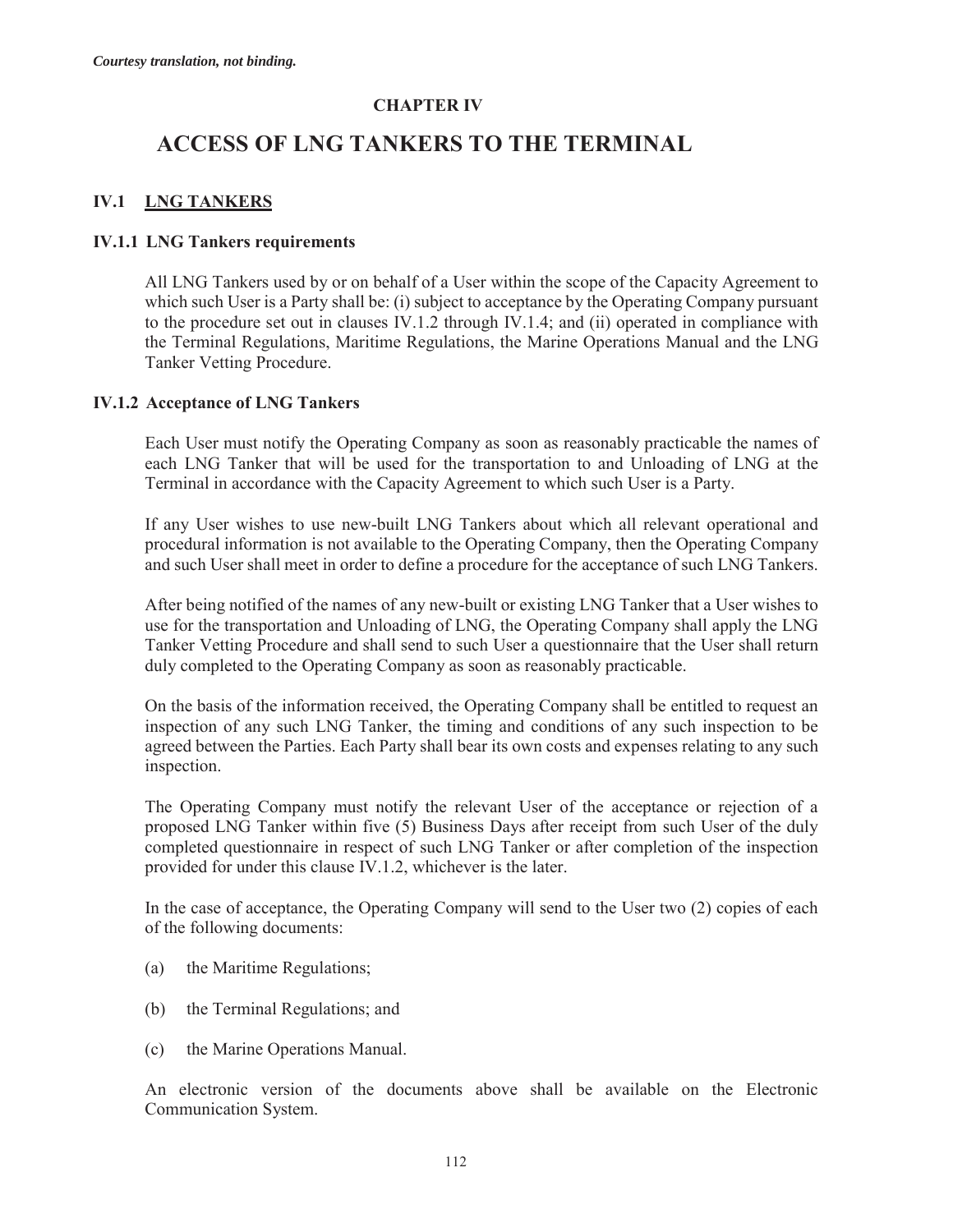Operating Company shall keep on the Electronic Communication System a list of LNG Tankers that have been determined to be technically compatible for Unloading at the Terminal and shall promptly update such list in the event of any addition of new LNG Tanker or of any removal of an LNG Tanker from such list.

### **IV.1.3 Rejection of LNG Tankers**

The Operating Company shall have the right to reject an LNG Tanker:

- (a) where the proposed LNG Tanker or its master and/or crew does not comply with the standards contained in the LNG Tanker Vetting Procedure;
- (b) where the Operating Company has previously accepted such LNG Tanker and such LNG Tanker or its master and/or crew no longer complies with the standards contained in the LNG Tanker Vetting Procedure;
- (c) where the User that uses such LNG Tanker, or on behalf of which such LNG Tanker is used, or, as the case may be, such LNG Tanker or its master and/or crew have ceased to maintain and/or to continue to satisfy any of the requirements set out in clauses III.2.3 (e), III.2.3 (f) and III.2.3 (g) of chapter III; and/or
- (d) where such User fails to make, or procure that any third person makes, the necessary modifications pursuant to and in accordance with clause 1.4.2 of chapter IV.

Any rejection of an LNG Tanker must be duly justified in writing by the Operating Company.

# **IV.1.4 Modifications to LNG Tankers**

### 1.4.1 User's obligation to make necessary modifications

(a) Each User must notify the Operating Company of any subsequent modification to or damage suffered by any LNG Tanker used by or on behalf of it for the purposes of the Capacity Agreement to which such User is a Party, that may affect the safe operation of the Terminal and/or the compatibility of such LNG Tanker with the Terminal.

Upon receipt of any such notice, the Operating Company and the Maritime Authorities must confirm whether such LNG Tanker (i) may affect the safe operation of the Terminal, and (ii) continues to be compatible with the Terminal. The Operating Company and/or the Maritime Authorities may request a new inspection of such LNG Tanker, on the basis set out in clause IV.1.2.

If the Operating Company and/or the Maritime Authorities confirm that such LNG Tanker (i) may affect the safe operation of the Terminal, and/or (ii) is not compatible with the Terminal, then the relevant User shall:

- (aa) procure that all necessary modification or alteration works be carried out to such LNG Tanker to the satisfaction of the Operating Company and, as between the Parties to a Capacity Agreement, the costs and expenses arising from such works will be borne by the User that uses such LNG Tanker, or on behalf of which such LNG Tanker is used; and/or
- (bb) by notice to the Operating Company, substitute such LNG Tanker, either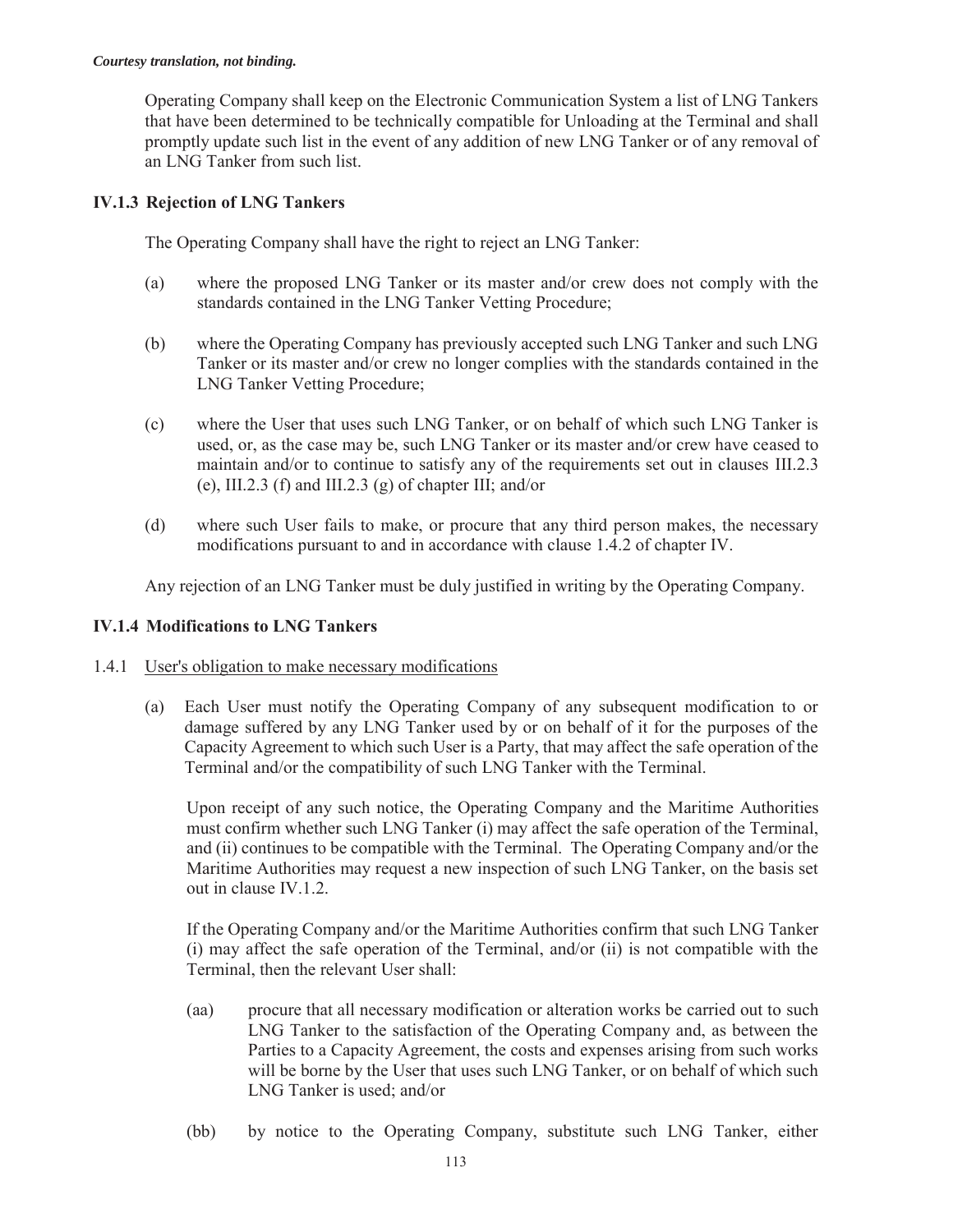permanently or until the works described in paragraph (aa) above are complete, with another LNG Tanker which will not affect the safe operation of and which is compatible with the Terminal, and the provisions of clauses IV.1.1 to IV.1.4 will apply with respect to such other LNG Tanker.

- (b) If, at any time as a result of any change in Regulation or other applicable law, regulation, administrative or judicial provision or such like, or the coming into effect of a new Regulation or other applicable law, regulation, administrative or judicial provision or such like, any LNG Tanker ceases to be compatible with the Terminal (including where any LNG Tanker ceases to be compatible due to a change in Regulation or the coming into effect of a new Regulation which in either case requires works to be carried out to the Terminal), and it becomes necessary to modify or alter any LNG Tanker so as to make such LNG Tanker compatible with the Terminal, then the relevant User shall promptly comply with paragraphs (aa) and (bb) above with respect to such LNG Tanker.
- (c) The Operating Company may require any User to make modifications to an LNG Tanker during the term of that User's Capacity Agreement only under the circumstances specified in paragraphs (a) and (b) above.

### 1.4.2 Failure to make necessary modifications

The Operating Company shall be entitled to reject any LNG Tanker if such LNG Tanker may affect the safe operation of the Terminal and/or such LNG Tanker ceases to be compatible with the Terminal for any of the reasons specified in paragraphs (a) and/or (b) of clause 1.4.1 of chapter IV, and the relevant User does not promptly:

- (a) procure that the necessary modification or alteration works are carried out to such LNG Tanker to the satisfaction of the Operating Company; and/or
- (b) substitute such LNG Tanker, either permanently or until the works described in paragraph (a) above are complete, with another LNG Tanker which will not affect the safe operation of and which is compatible with the Terminal, and which the Operating Company has accepted pursuant to clause IV.1.2.

# **IV.2 NOTICES**

### **IV.2.1 Departure notice**

Until the User tenders the Departure Notice as specified below, the ETA will conventionally be deemed to be (i) twenty-four (24) hours after the start of the Scheduled Arrival Range for LNG Tankers that load LNG at a port located outside the Mediterranean Sea, and (ii) twelve (12) hours after the start of the Scheduled Arrival Range for LNG Tankers that load LNG at a port located within the Mediterranean Sea.

Upon departure from the loading port, the User must give, or cause the master of the LNG Tanker which is transporting LNG to the Terminal for or on behalf of such User to give, to the Operating Company by way of fax, or e-mail a notice containing the following information:

- (a) the loading port of the LNG Tanker;
- (b) the name of the LNG Tanker;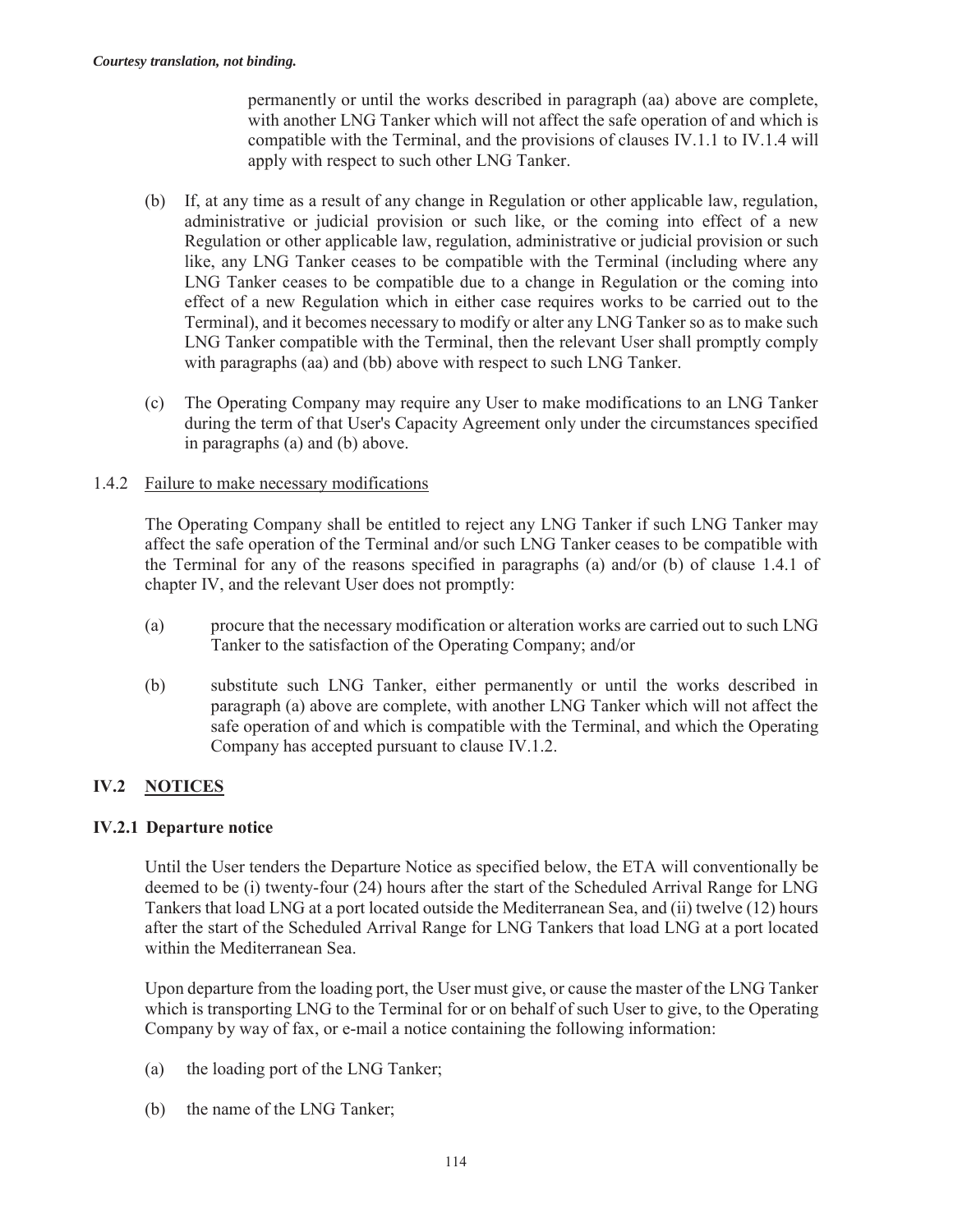- (c) the time and date when LNG loading was completed;
- (d) the quantity of LNG loaded at the loading port and the portion of such quantity to be Unloaded at the Terminal, if less than the full quantity; and
- (e) the ETA of the LNG Tanker at the Terminal.

As soon as reasonably possible after the departure from the loading port, the User must notify the Operating Company of the quality of LNG loaded, pursuant to clause 5.1.1 of chapter III.

The User must give, or cause the master of the LNG Tanker to give, to the Operating Company by way of fax, or e-mail, notice of any change in such ETA which is equal to or greater than twelve (12) hours, as soon as reasonably practicable.

#### **IV.2.2 Forty-eight (48) hours advance notice**

The User must give, or cause the master of the LNG Tanker to give, to the Operating Company by way of fax, or e-mail, notice of its then latest ETA that shall be sent forty eight (48) hours prior to such ETA, if applicable given the voyage time of the LNG Tanker.

The User must promptly give, or cause the master of the LNG Tanker to promptly give, to the Operating Company by way of fax, or e-mail, notice of any change in such ETA which is equal to or greater than six (6) hours.

#### **IV.2.3 Twenty-four (24) hours advance notice**

The User must give, or cause the master of the LNG Tanker to give, to the Operating Company by way of fax, or e-mail, notice of its then latest ETA that shall be sent twenty four (24) hours prior to such ETA.

The User must promptly give, or cause the master of the LNG Tanker to promptly give, to the Operating Company by way of fax, or email, notice of any change in such ETA which is equal to or greater than three (3) hours.

### **IV.2.4 Arrival notice**

The User must give, or cause the master of the LNG Tanker to give, to the Operating Company by way of fax, or e-mail, notice of its then latest ETA that shall be sent five (5) hours prior to such ETA.

#### **IV.2.5 Notice of Readiness**

Upon arrival of the LNG Tanker at the Pilot Boarding Station, the master of the LNG Tanker or his agent must give notice to the Operating Company that such LNG Tanker is ready to berth at the Terminal and to Unload ("**Notice of Readiness**"). Such Notice of Readiness shall be tendered by way of fax and shall:

- (a) be signed by the master of the LNG Tanker;
- (b) state the time and date when it was given; and
- (c) be addressed to the person designated by the Operating Company.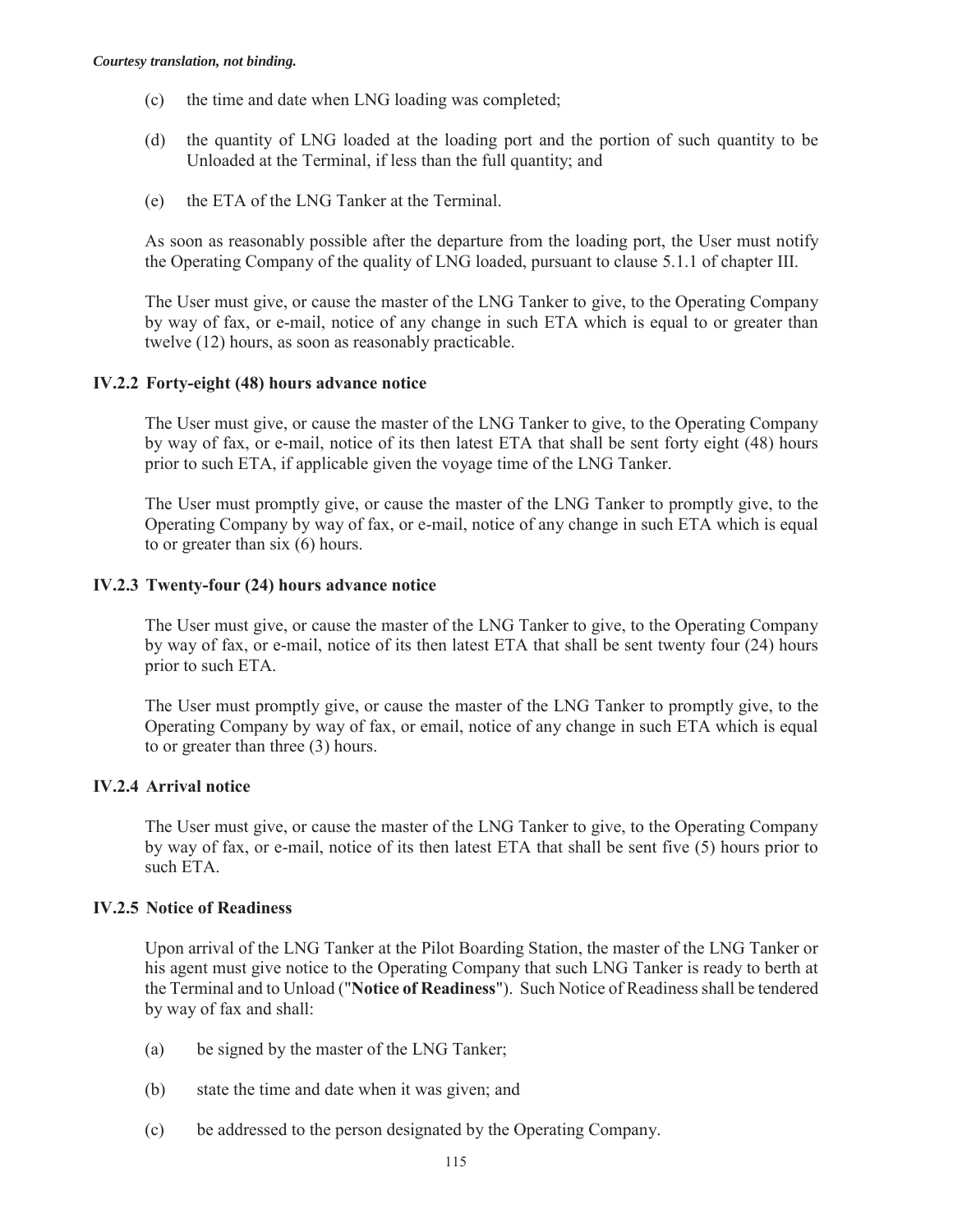Prior to tendering a Notice of Readiness to the Operating Company, the master of the LNG Tanker must verify that the LNG Tanker has reached the Pilot Boarding Station, that the LNG Tanker is ready for all purposes for berthing and for Unloading, and that all necessary authorisations, licences and/or permits relating to port marine services have been granted and are held pursuant to and for the purposes of article 101 and subsequent articles of the Italian Navigation Code.

The Notice of Readiness shall be received and accepted by the Operating Company at any time on any Day, provided that before accepting such Notice of Readiness the Operating Company may verify that all conditions to tendering such Notice of Readiness, which are set out in the Regasification Code, have been met, including those described in the paragraph immediately above. Subject to the provisions of clause IV.3 of chapter IV, the Operating Company must upon receipt of such Notice of Readiness give the LNG Tanker instructions for berthing at the Terminal.

In the event the LNG Tanker has tendered the Notice of Readiness without satisfying the conditions to tender such Notice of Readiness, then the Operating Company shall issue a notice of protest invalidating such Notice of Readiness.

The LNG Tanker shall berth, Unload and depart as safely and expeditiously as reasonably possible in co-operation with the Operating Company.

The Operating Company must take all due measures, in accordance with prudent and safe practices, to allow Unloading of the LNG Tanker as safely and expeditiously as reasonably possible.

# **IV.3 ARRIVAL AND UNLOADING OF LNG TANKERS AT THE TERMINAL**

### **IV.3.1 Procedures for LNG Tankers**

#### 3.1.1 Movements of LNG Tankers in the Terminal docking area

Each User must enter into, or, at its own expense, procure to be entered into by third persons, all necessary agreements for the operation and the movement of LNG Tankers between the Pilot Boarding Station and the Terminal, including those for tugs, pilotage, mooring, line handling, light dues and any other required services necessary for berthing, Unloading, and unmooring of LNG Tankers. Such operations must at all times be carried out in a manner which is consistent with the Terminal Regulations and the Maritime Regulations.

#### 3.1.2 Berthing, Unloading and unmooring operations

The berthing, Unloading and unmooring operations in respect of LNG Tankers shall be governed by:

- (a) the Maritime Regulations;
- (b) the Terminal Regulations; and
- (c) the Marine Operations Manual.

User shall arrange that an adequate plan consistent with IMO Ship/Shore Safety Checklist for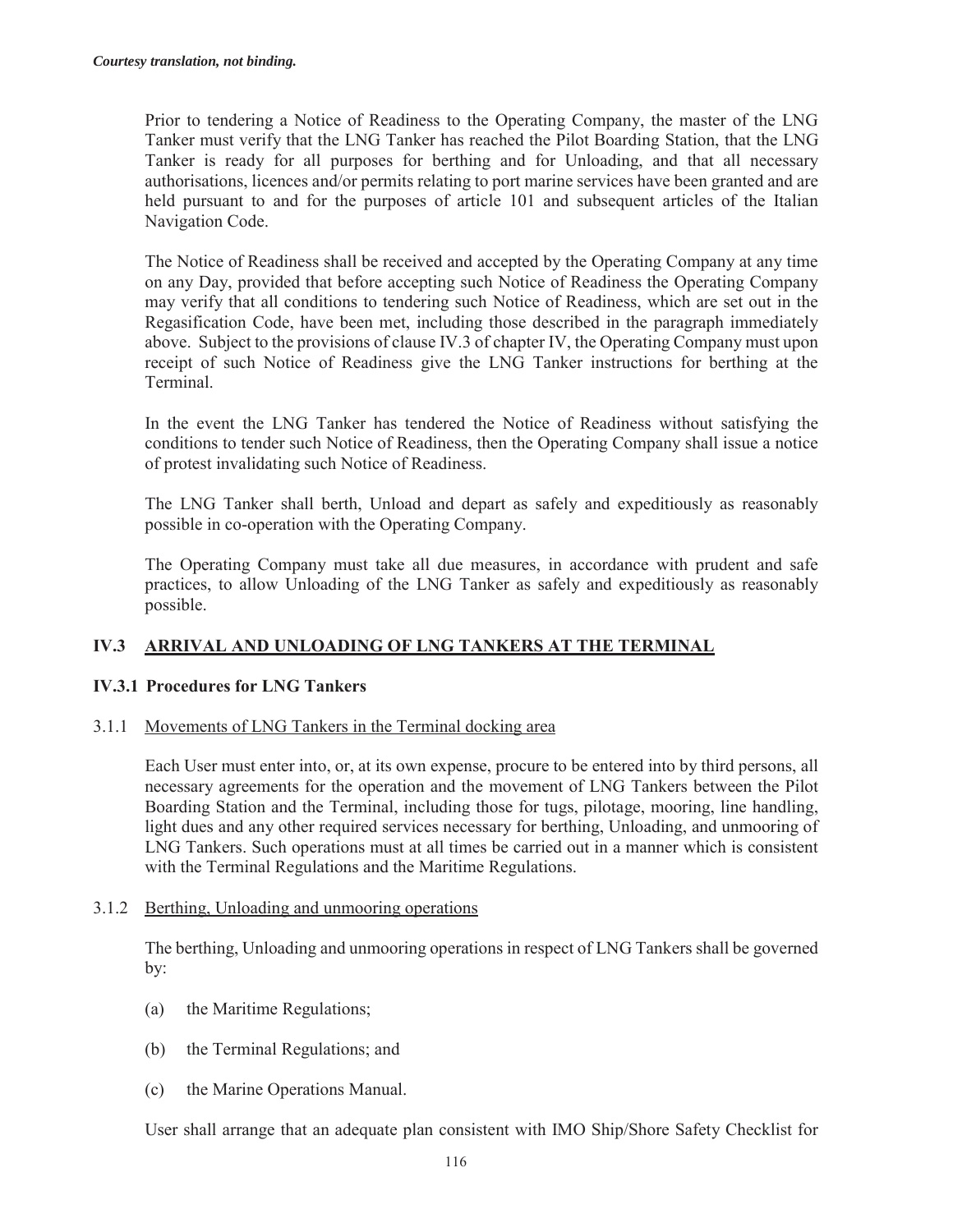discharging LNG has been agreed in writing with the Operating Company before the commencement of Unloading operations.

### **IV.3.2 On-Time Arrival**

If an LNG Tanker tenders pursuant to clause IV.2.5 of chapter IV its Notice of Readiness within the Scheduled Arrival Range, the Operating Company must immediately accept the LNG Tanker for Unloading, taking into account all applicable Regulations then in force and save as otherwise provided in this Regasification Code.

In the circumstances described in this clause IV.3.2, Laytime in respect of such LNG Tanker shall start:

- (a) six (6) hours after the Notice of Readiness has been tendered pursuant to clause IV.2.5; or
- (b) when the LNG Tanker is all fast at berth,

whichever is the earlier.

#### **IV.3.3 Early Arrival**

If an LNG Tanker tenders pursuant to clause IV.2.5 its Notice of Readiness before the Scheduled Arrival Range, the Operating Company shall not be bound to accept the LNG Tanker for Unloading before such Scheduled Arrival Range, except where:

- (a) the Terminal berth is available for berthing; for this purpose the Operating Company shall use all reasonable endeavours to make the berth available for berthing;
- (b) there is sufficient available capacity in the storage tanks of the Terminal; for this purpose, the Operating Company shall use all reasonable endeavours to make such Storage capacity available;
- (c) such Unloading will not prejudice the safe operation of the Terminal or the Unloading of other LNG Tankers that are scheduled for Unloading at the Terminal; and
- (d) such Unloading will not adversely impact the Redelivery of Gas to other Users.

In the circumstances described in this clause IV.3.3, Laytime in respect of such LNG Tanker shall start:

- (i) at 18:00 hours on the first Day of the Scheduled Arrival Range, as provided in the relevant User's Three (3) Month Schedule; or
- (ii) when the LNG Tanker is all fast at berth,

whichever is the earlier.

#### **IV.3.4 Late Arrival**

If an LNG Tanker tenders pursuant to clause IV.2.5 its Notice of Readiness after the Scheduled Arrival Range, the Operating Company shall not be bound to accept the LNG Tanker for Unloading, except where: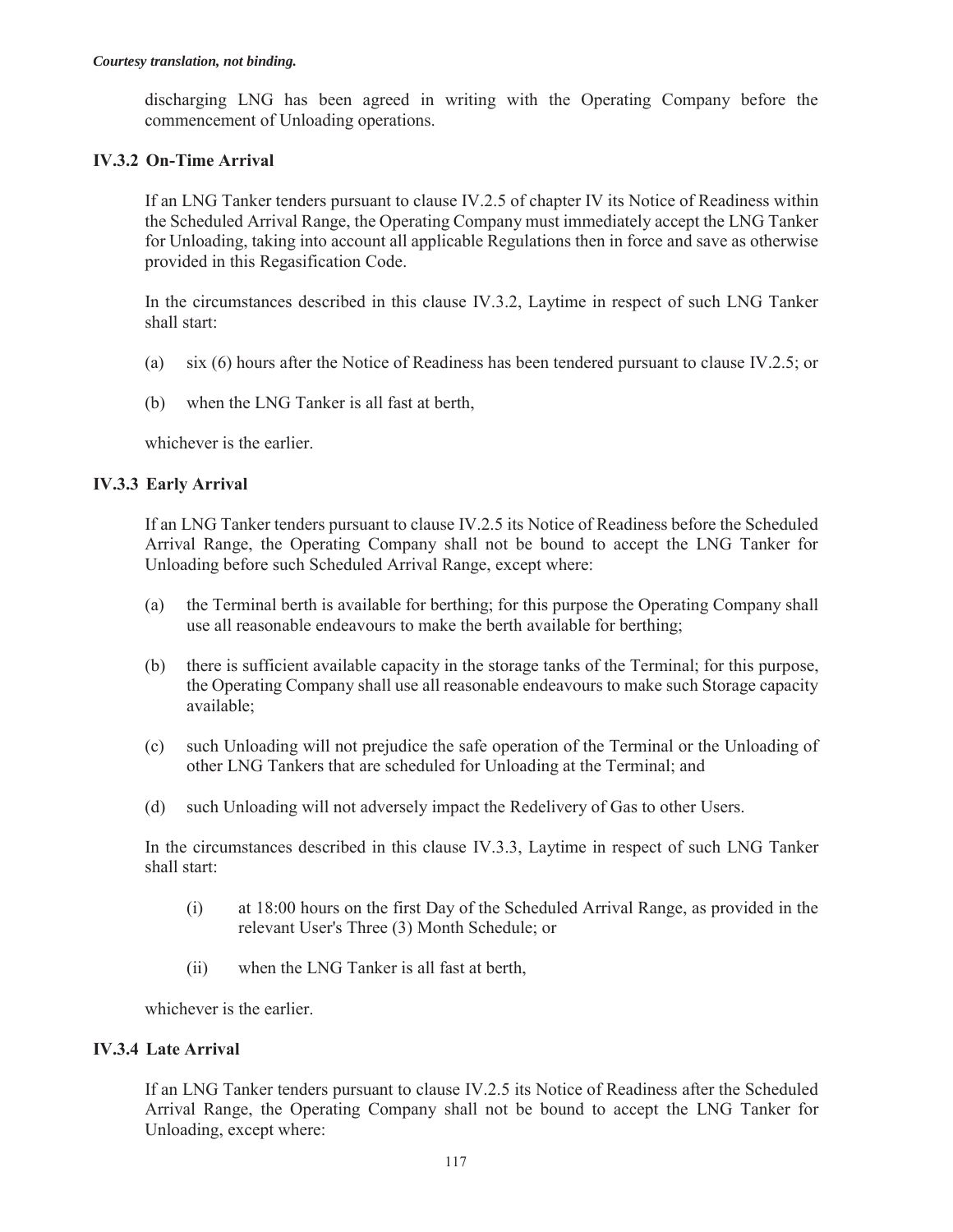- (a) the Terminal berth is available for berthing; for this purpose the Operating Company will use all reasonable endeavours, to make the berth available for berthing;
- (b) there is sufficient available capacity in the storage tanks of the Terminal; for this purpose, the Operating Company will use all reasonable endeavours to make such Storage capacity available;
- (c) such Unloading will not prejudice the safe operation of the Terminal or the Unloading of other LNG Tankers that are scheduled for Unloading at the Terminal; and
- (d) such Unloading will not adversely impact the Redelivery of Gas to other Users.

In the circumstances described in this clause IV.3.4, Laytime in respect of such LNG Tanker shall start when the LNG Tanker is all fast at berth.

### **IV.3.5 Delays**

If two or more LNG Tankers have tendered valid Notices of Readiness pursuant to clause IV.2.5 and their respective Unloading Slots have not been cancelled pursuant to clause 3.7.1 of chapter II, but cannot berth at the Terminal, then the following procedure shall apply:

- (a) any LNG Tankers that have tendered their Notices of Readiness within or before their respective Scheduled Arrival Ranges will be berthed and Unloaded in the same sequence of their respective Scheduled Arrival Ranges;
- (b) LNG Tankers that have tendered their Notices of Readiness after their respective Scheduled Arrival Range shall:
	- (i) have lower access priority to the Terminal than LNG Tankers referred to in paragraph (a) above; and
	- (ii) be berthed and Unloaded in the order in which such Notices of Readiness were tendered, provided that the berthing and Unloading of any such LNG Tanker satisfies all of the conditions set forth in clause IV.3.4; and
- (c) the Operating Company and the Users will each use all reasonable endeavours to accelerate the berthing, Unloading and unmooring of such LNG Tankers.

#### **IV.3.6 Re-Assignment of Berth**

If any LNG Tanker is delayed in berthing and/or commencement of Unloading for any reason attributable to the User, to the LNG Tanker or to its master, crew, owner or operator and if, as a result thereof, the commencement of berthing and/or Unloading is delayed beyond thirty (30) hours after the Notice of Readiness has been tendered, the Operating Company shall be entitled to allocate the berth to another LNG Tanker which is ready for Unloading.

In such event, for the purposes of clause IV.3.8, the Operating Company shall not be liable to pay Demurrage to the User whose LNG Tanker caused the delay for the time during which such other LNG Tanker occupies the berth.

### **IV.3.7 Completion of Unloading**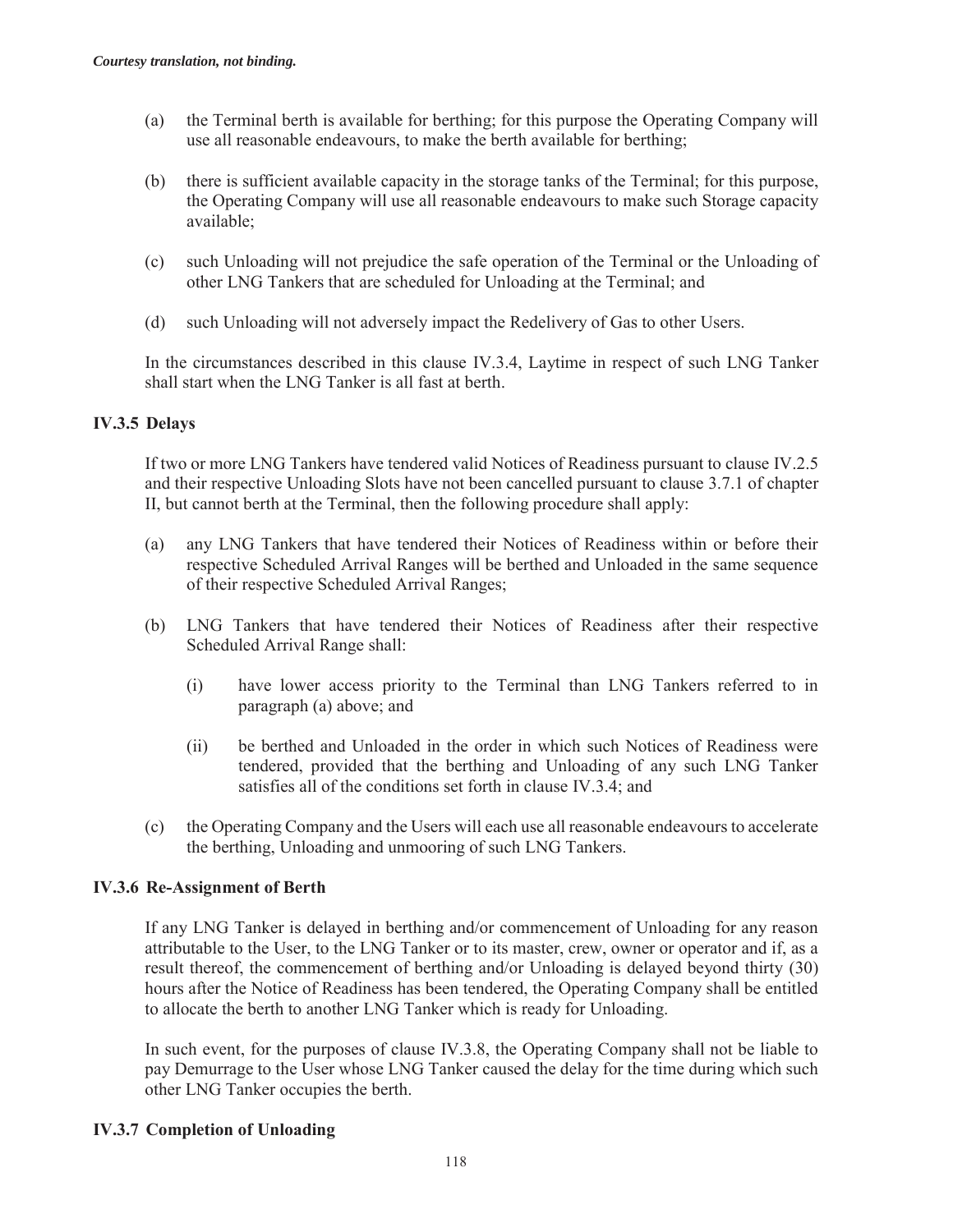Upon the Completion of Unloading, the LNG Tanker must leave the berth as soon as it is safely able to do so in compliance with the Maritime Regulations and Terminal Regulations then in force, unless otherwise expressly permitted in writing by the Operating Company.

In any case, the LNG Tanker must leave the berth at any time on the Operating Company's request for safety reasons.

# **IV.3.8 Laytime and Demurrage**

### 3.8.1 Laytime

Laytime shall be twenty-four (24) consecutive hours. Laytime shall be extended, on a case by case basis, by any period of delay due to any of the following reasons which are beyond the Operating Company's reasonable control:

- (a) reasons attributable to the User, to the LNG Tanker or to its master, crew, owner or operator (including any time spent loading stores, refuelling, changing crew, repairing and maintaining the LNG Tanker);
- (b) reasons attributable to the Transportation Company not caused by the Operating Company;
- (c) reasons attributable to the Port Authority;
- (d) the User, the LNG Tanker, its master, crew, owner or operator waiting for port, towage, pilotage or berthing services;
- (e) a Force Majeure Event; or
- (f) adverse weather and/or sea conditions that prevent the LNG Tanker from berthing, Unloading or unmooring.

### 3.8.2 Demurrage

- (a) If Completion of Unloading of an LNG Tanker occurs after the expiry of the Laytime for such LNG Tanker, then the Operating Company must pay to the User for whom or on whose behalf such LNG Tanker was Unloading, demurrage for each hour or fraction thereof by which such Completion of Unloading occurs after the expiry of such Laytime, at a rate per hour which is equal to the following:
	- (i) 1,750 (one thousand, seven hundred and fifty) USD / hour for LNG Tankers with a gross loading capacity of up to (but excluding) 105,000 cubic metres; and
	- (ii) 3,250 (three thousand, two hundred and fifty) USD / hour for LNG Tankers with a gross loading capacity equal to or greater than 105,000 cubic metres,

### ("**Demurrage**").

In such case User shall invoice Operating Company for the amount of Demurrage payable along with relevant documents and calculations in support of such amount. Such Demurrage payments shall become due twenty (20) Days after the date on which Operating Company receives the invoice.